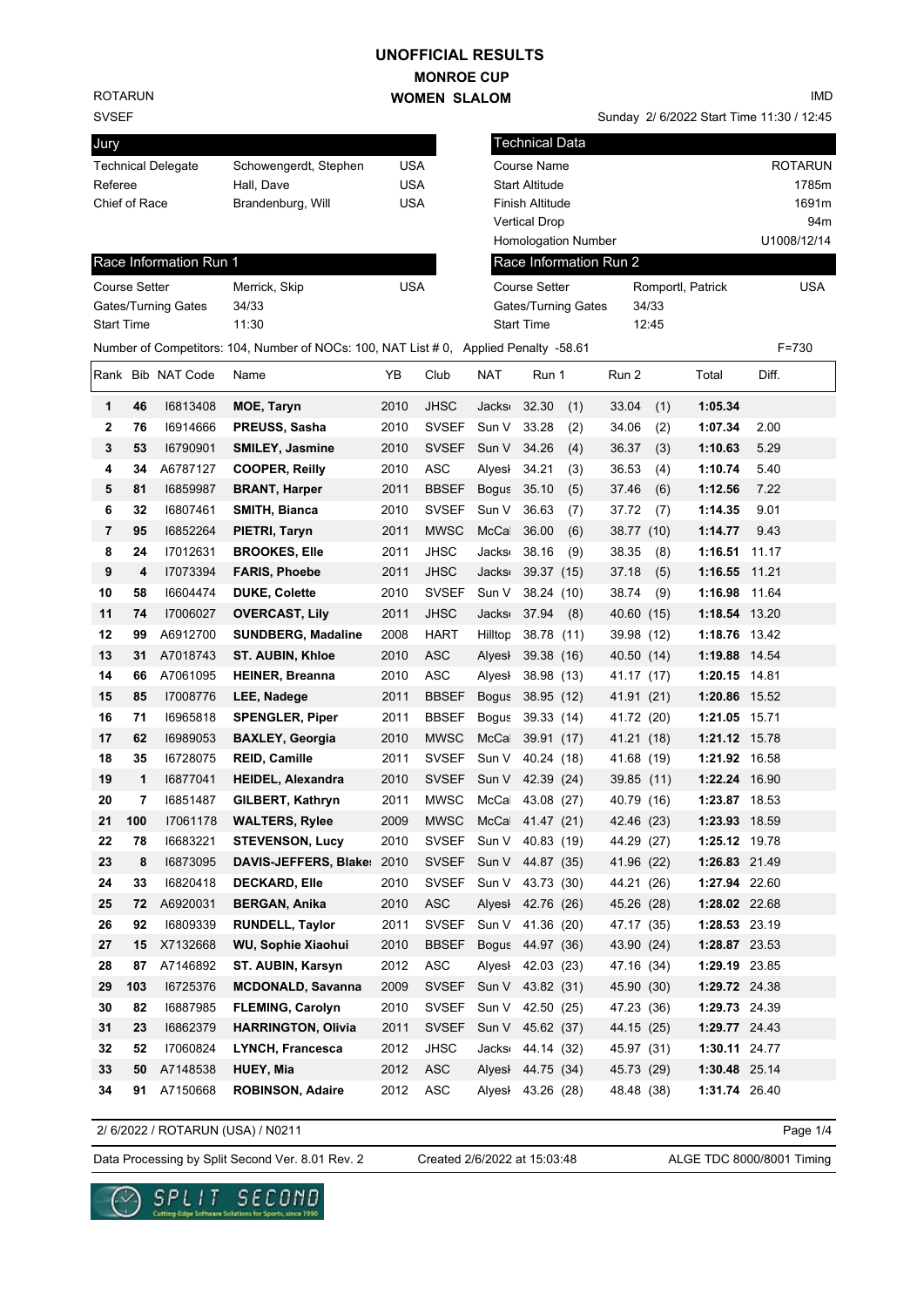SVSEF ROTARUN

## **MONROE CUP WOMEN SLALOM UNOFFICIAL RESULTS**

Sunday 2/ 6/2022 Start Time 11:30 / 12:45

IMD

|          |              | Rank Bib NAT Code | Name                            | ΥB   | Club                        | NAT                | Run 1              | Run 2                    | Total         | Diff. |
|----------|--------------|-------------------|---------------------------------|------|-----------------------------|--------------------|--------------------|--------------------------|---------------|-------|
| 35       | 14           | 16959154          | <b>FRASER, Jennings</b>         | 2012 | <b>SVSEF</b>                | Sun V              | 49.17 (44)         | 46.67 (33)               | 1:35.84 30.50 |       |
| 36       | 65           | 16954475          | HURTADO, Fernanda               | 2011 | <b>SVSEF</b>                | Sun V              | 46.00 (38)         | 49.85 (42)               | 1:35.85 30.51 |       |
| 37       | 57           | 16915518          | <b>KENDALL, Michaela</b>        | 2011 | <b>MWSC</b>                 | McCa               | 47.72 (40)         | 48.32 (37)               | 1:36.04 30.70 |       |
| 38       | 61           | 17038509          | <b>GORSKI, Charlotte</b>        | 2012 | <b>JHSC</b>                 | Jacks <sub>'</sub> | 47.16 (39)         | 49.11 (41)               | 1:36.27 30.93 |       |
| 39       | 29           | 16983639          | <b>BLOOMFIELD, Brady</b>        | 2012 | <b>SVSEF</b>                | Sun V              | 50.24 (50)         | 48.67 (39)               | 1:38.91 33.57 |       |
| 40       | 30           | 17150778          | <b>HURLEY, Harper</b>           | 2013 | TMSET                       | Tama               | 50.53 (53)         | 48.92 (40)               | 1:39.45 34.11 |       |
| 41       | 89           | 16775056          | <b>HALL, Lyla</b>               | 2010 | <b>BBSEF</b>                | <b>Bogus</b>       | 53.53 (65)         | 46.14 (32)               | 1:39.67 34.33 |       |
| 42       | 39           | 16645133          | <b>MCMAHAN, Galena</b>          | 2010 | <b>SVSEF</b>                | Sun V              | 47.85 (41)         | 52.33 (49)               | 1:40.18 34.84 |       |
| 43       | 101          | A7076505          | <b>ROYS, Wayland</b>            | 2008 | <b>HART</b>                 | Hilltop            | 44.59 (33)         | 55.91 (68)               | 1:40.50 35.16 |       |
| 44       | 102          | 16813729          | <b>MONJARAS, Gyzzelle</b>       | 2009 | <b>SVSEF</b>                | Sun V              | 49.06 (43)         | 51.91 (46)               | 1:40.97 35.63 |       |
| 45       | 40           | 16869420          | GILMOUR, Ava                    | 2012 | <b>SVSEF</b>                | Sun V              | 49.50 (47)         | 52.21 (47)               | 1:41.71 36.37 |       |
| 46       | 37           | 16882774          | LANTIER, Ida                    | 2010 | JHSC                        | Jacks <sub>'</sub> | 49.97 (49)         | 52.95 (53)               | 1:42.92 37.58 |       |
| 47       | 17           | 16786380          | <b>PRINGLE, Savannah</b>        | 2012 | <b>SVSEF</b>                | Sun V 1:03.08 (91) |                    | 40.08 (13)               | 1:43.16 37.82 |       |
| 48       | 86           | 16940276          | <b>ROTH, Ainsley</b>            | 2012 | <b>SVSEF</b>                | Sun V 49.21 (45)   |                    | 53.99 (57)               | 1:43.20 37.86 |       |
|          |              | 16871922          | <b>SCHEIGRABER, Payton 2012</b> |      | <b>SVSEF</b>                | Sun V              |                    |                          | 1:43.41 38.07 |       |
| 49<br>50 | 36           | 17064056          |                                 |      | <b>TVSEF</b>                |                    | 52.67 (64)         | 50.74 (43)<br>54.15 (61) | 1:43.57 38.23 |       |
|          | 60           |                   | <b>JOHNSON, Cadence</b>         | 2010 |                             | Teton              | 49.42 (46)         |                          |               |       |
| 51       | 41           | 16863565          | <b>BLACK, Irie</b>              | 2011 | <b>SVSEF</b>                | Sun V              | 51.25(55)          | 52.51(51)                | 1:43.76 38.42 |       |
| 52       | 45           | 17044230          | <b>Twiggs, Carlyle</b>          | 2013 | <b>JHSC</b>                 | <b>USA</b>         | 50.44 (51)         | 53.44 (54)               | 1:43.88 38.54 |       |
| 53       | 13           | 16953723          | SMITH, Pearl                    | 2011 | <b>BBSEF</b>                | <b>Bogus</b>       | 53.74 (68)         | 51.28 (44)               | 1:45.02 39.68 |       |
| 54       | 59           | 16951184          | <b>GERALD, Piper</b>            | 2011 | <b>SVSEF</b>                | <b>USA</b>         | 51.46 (57)         | 54.05 (58)               | 1:45.51 40.17 |       |
| 55       | 12           | 17150364          | <b>JAPEL, Alet</b>              | 2012 | <b>JHSC</b>                 | <b>Jacks</b>       | 54.30 (72)         | 51.32 (45)               | 1:45.62 40.28 |       |
| 56       | 140          | 17025272          | LITTLE, Iliana                  | 2012 | <b>SVSEF</b>                | Sun V              | 51.83 (58)         | 54.13 (60)               | 1:45.96 40.62 |       |
| 57       | 79           | 16786068          | <b>BUONCRISTIANI, Aviell</b>    | 2011 | <b>SVSEF</b>                | Sun V              | 50.83 (54)         | 55.17 (64)               | 1:46.00 40.66 |       |
| 58       | 6            | 17061163          | <b>WALTERS, Hailey</b>          | 2012 | <b>MWSC</b>                 | McCa               | 53.92 (69)         | 52.29 (48)               | 1:46.21 40.87 |       |
| 59       | 55           | 17160478          | <b>RADTKE, Eleyce</b>           | 2010 | <b>TVSEF</b>                | Teton              | 52.47 (62)         | 53.76 (56)               | 1:46.23 40.89 |       |
| 60       | 75           | 17099423          | <b>GOOTNICK, Hadley</b>         | 2014 | <b>TVSEF</b>                | Teton              | 51.27 (56)         | 55.08 (63)               | 1:46.35 41.01 |       |
| 61       | 11           | 16844510          | <b>HARRIS, Lucy</b>             | 2010 | <b>SVSEF</b>                | Sun V              | 53.68 (66)         | 54.06 (59)               | 1:47.74 42.40 |       |
| 62       | 83           | 17086473          | <b>LOGSDON, Avery</b>           | 2010 | <b>SVSEF</b>                | Sun V              | 48.90 (42)         | 58.87 (75)               | 1:47.77 42.43 |       |
| 63       | 43           | 17033325          | <b>HUDACSKO, Neve</b>           | 2012 | <b>JHSC</b>                 | <b>Jacks</b>       | 52.40 (61)         | 55.61 (66)               | 1:48.01 42.67 |       |
| 64       | $\mathbf{2}$ | 17069793          | <b>GLEASON, Maya</b>            | 2012 | <b>MWSC</b>                 | McCa               | 56.15 (76)         | 52.36 (50)               | 1:48.51 43.17 |       |
| 65       | 97           | A7161738          | <b>ROBINSON, Twyla</b>          | 2015 | <b>ASC</b>                  | Alyesh             | 50.45 (52)         | 58.40 (72)               | 1:48.85 43.51 |       |
| 66       | 16           | 16957368          | <b>GRUENBERG, Adelaide</b>      | 2011 | BBSEF Bogus 55.99 (75)      |                    |                    | 53.61 (55)               | 1:49.60 44.26 |       |
| 67       | 121          | 17015411          | <b>BECK, Sydney</b>             | 2010 | <b>JHSC</b>                 |                    | 49.87 (48)         | 1:00.52(79)              | 1:50.39 45.05 |       |
| 68       | 73           | 17046943          | ROBBE, Makena                   | 2012 | <b>TVSEF</b>                | Teton              | 54.23 (71)         | 56.96 (71)               | 1:51.19 45.85 |       |
| 69       | 42           | 16863739          | <b>KANOWSKY, Sophie</b>         | 2010 | <b>SVSEF</b>                | Sun V              | 54.74 (73)         | 56.80 (70)               | 1:51.54 46.20 |       |
| 70       | 96           | 16810524          | <b>RIES, Amelie</b>             | 2011 | <b>SVSEF</b>                | Sun V 52.66 (63)   |                    | 59.45 (77)               | 1:52.11 46.77 |       |
| 71       | 94           | 17144666          | LAING, Lisa                     | 2013 | <b>TVSEF</b>                | Teton              | 53.72 (67)         | 58.77 (74)               | 1:52.49 47.15 |       |
| 72       | 48           | 17150678          | TITENSOR, Kimaaya               | 2012 | <b>TVSEF</b>                | Teton              | 57.61 (80)         | 55.35 (65)               | 1:52.96 47.62 |       |
| 73       | 51           | 17065059          | <b>AVERY, Hazel</b>             | 2012 | <b>MWSC</b>                 | McCa               | 57.05 (78)         | 56.57 (69)               | 1:53.62 48.28 |       |
| 74       | 90           | A7157070          | <b>GUESS, Emma</b>              | 2013 | $\boldsymbol{\mathsf{ASC}}$ | Alyesi 52.12 (59)  |                    | 1:02.18(83)              | 1:54.30 48.96 |       |
| 75       | 64           | 16975902          | SNELL, Kaiden                   | 2010 | <b>SVSEF</b>                | Sun V              | 54.00 (70)         | 1:01.74(82)              | 1:55.74 50.40 |       |
| 76       | 21           | 17025422          | HEIDEL, Samantha                | 2013 | <b>SVSEF</b>                | Sun V 58.08 (82)   |                    | 58.72 (73)               | 1:56.80 51.46 |       |
| 77       | 18           | 17020644          | <b>LETSON, Kinley</b>           | 2012 | <b>SVSEF</b>                | Sun V 1:01.50 (89) |                    | 55.73 (67)               | 1:57.23 51.89 |       |
| 78       | 68           | 17103187          | <b>MCGREW, Halley</b>           | 2012 | <b>SVSEF</b>                | Sun V 57.03 (77)   |                    | 1:00.30(78)              | 1:57.33 51.99 |       |
| 79       | 9            | 17038104          | <b>KRUGH, Eliza</b>             | 2010 | <b>JHSC</b>                 |                    | Jacks 1:02.44 (90) | 54.96 (62)               | 1:57.40 52.06 |       |
|          |              |                   |                                 |      |                             |                    |                    |                          |               |       |

2/ 6/2022 / ROTARUN (USA) / N0211

Page 2/4

Data Processing by Split Second Ver. 8.01 Rev. 2 Created 2/6/2022 at 15:03:48 ALGE TDC 8000/8001 Timing

Created 2/6/2022 at 15:03:48

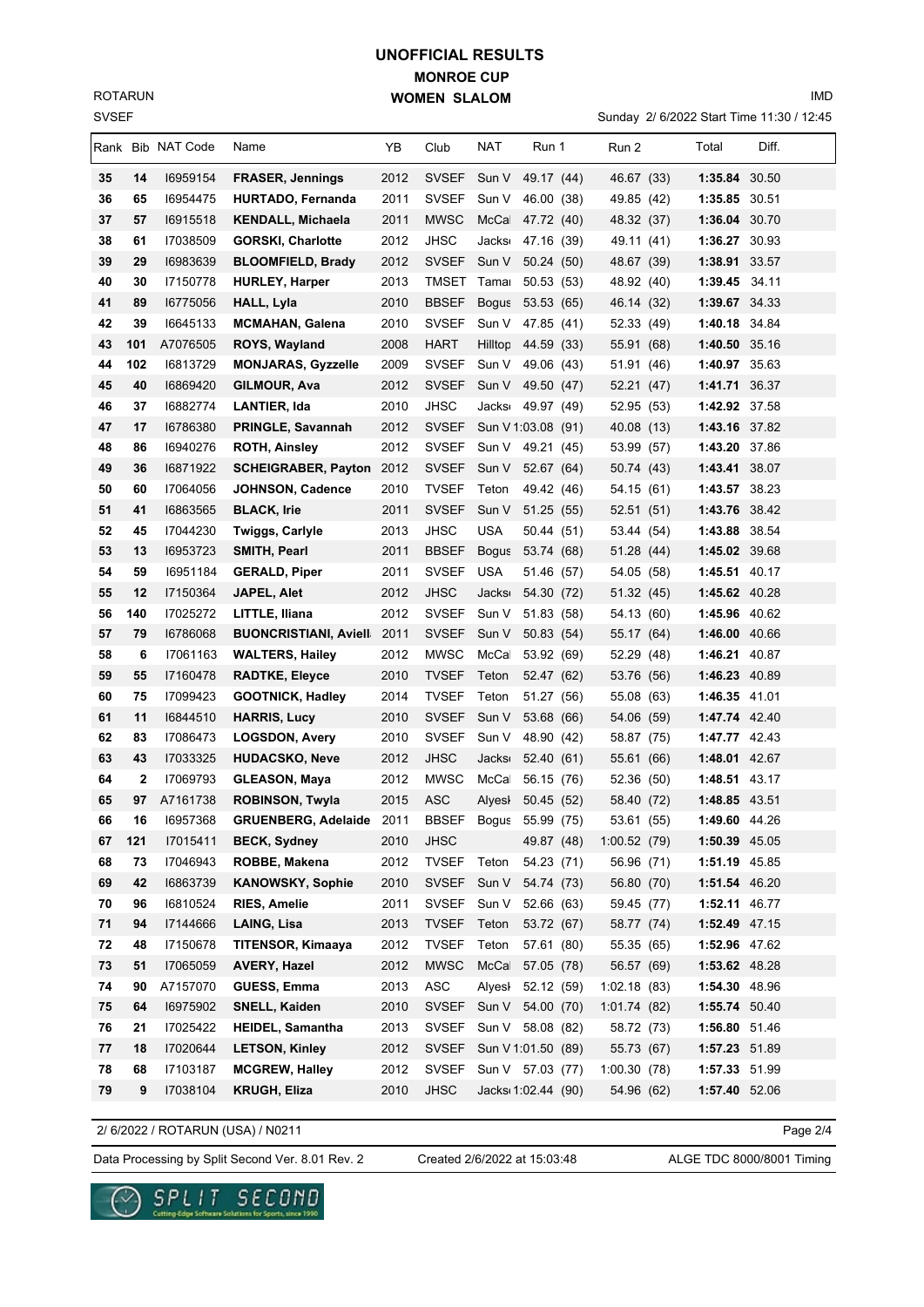SVSEF ROTARUN

## **MONROE CUP WOMEN SLALOM UNOFFICIAL RESULTS**

Sunday 2/ 6/2022 Start Time 11:30 / 12:45

|    |    | Rank Bib NAT Code | Name                       | YB   | Club         | <b>NAT</b>         | Run 1              | Run 2        | Diff.<br>Total |  |
|----|----|-------------------|----------------------------|------|--------------|--------------------|--------------------|--------------|----------------|--|
| 80 | 77 | A7014753          | TOKITA, Rena               | 2011 | <b>HART</b>  | Hilltop            | 41.95 (22)         | 1:16.19(96)  | 1:58.14 52.80  |  |
| 81 | 28 | 17075291          | <b>BROWN, Sullivan</b>     | 2013 | <b>JHSC</b>  | Jacks <sub>1</sub> | 58.13 (84)         | 1:02.33(84)  | 2:00.46 55.12  |  |
| 82 | 80 | 17162654          | <b>BAKER-REAGAN, Kaia</b>  | 2013 | JHSC         | <b>Jacks</b>       | 55.78 (74)         | 1:05.05(88)  | 2:00.83 55.49  |  |
| 83 | 56 | 17017713          | <b>JENSEN, Presley</b>     | 2013 | <b>SVSEF</b> |                    | Sun V 1:01.40 (88) | 1:01.11(81)  | 2:02.51 57.17  |  |
| 84 | 27 | 16969748          | <b>YURAS, Vivienne</b>     | 2011 | <b>SVSEF</b> |                    | Sun V 1:03.34 (92) | 1:02.75(85)  | 2:06.091:00.75 |  |
| 85 | 3  | 17064063          | JOHNSON, Lyla              | 2012 | <b>TVSEF</b> |                    | Teton 1:05.74 (95) | 1:00.70(80)  | 2:06.441:01.10 |  |
| 86 | 67 | 17144071          | <b>CLEARY, Katherine</b>   | 2012 | <b>TVSEF</b> | Teton              | 58.08 (82)         | 1:08.62(91)  | 2:06.701:01.36 |  |
| 87 | 69 | 16940459          | <b>SMILEY, Brianna</b>     | 2012 | <b>SVSEF</b> |                    | Sun V 1:00.27 (86) | 1:06.56(89)  | 2:06.831:01.49 |  |
| 88 | 84 | 16842771          | <b>LARRABEE, Lauren</b>    | 2013 | <b>SVSEF</b> | Sun V              | 59.66 (85)         | 1:08.91(92)  | 2:08.571:03.23 |  |
| 89 | 98 | 17073448          | <b>STANSBERRY, Georgia</b> | 2013 | <b>SVSEF</b> | Sun V              | 57.77 (81)         | 1:11.92(93)  | 2:09.691:04.35 |  |
| 90 | 93 | 16882781          | <b>LANTIER, Campbell</b>   | 2013 | JHSC         | Jacks              | 52.39 (60)         | 1:19.76 (97) | 2:12.151:06.81 |  |
| 91 | 25 | 17152477          | <b>HAWKES, Olive</b>       | 2012 | <b>TVSEF</b> |                    | Teton 1:06.49 (96) | 1:06.91(90)  | 2:13.401:08.06 |  |
| 92 | 20 | 17163066          | <b>SMOCK, Josie</b>        | 2013 | JHSC         |                    | Jacks 1:11.21 (97) | 1:04.23(86)  | 2:15.441:10.10 |  |
| 93 | 26 | 16956782          | <b>LIGHTHART, Delaney</b>  | 2013 | <b>JHSC</b>  |                    | Jacks 1:00.27 (86) | 1:15.72(95)  | 2:15.991:10.65 |  |
| 94 | 22 | 17154118          | <b>MALKUS, Brooklyn</b>    | 2011 | <b>TMSET</b> |                    | Tama 1:12.95 (98)  | 1:04.93(87)  | 2:17.881:12.54 |  |
| 95 | 47 | 17130426          | <b>LEAVITT, Charlotte</b>  | 2013 | <b>BBSEF</b> |                    | Bogus 1:25.36 (99) | 1:13.05(94)  | 2:38.411:33.07 |  |

**NOT PERMITTED TO START 1st RUN**

## **DID NOT START 1st RUN**

|    |          | DID NOT FINISH 1st RUN: 2 competitors      |      |             |       |            |         |  |
|----|----------|--------------------------------------------|------|-------------|-------|------------|---------|--|
| 63 | 17087306 | LUEM, Gaia                                 | 2011 | SVSEF Sun V |       | 52.56 (52) |         |  |
| 5  | 17161741 | <b>CONKLIN, Olivia</b>                     | 2013 | JHSC        | Jacks | <b>DNF</b> |         |  |
|    |          |                                            |      |             |       |            |         |  |
|    |          | <b>DISQUALIFIED 1st RUN: 2 competitors</b> |      |             |       |            |         |  |
| 70 | 17134205 | SMITH, Heidi Hoff                          | 2012 | BBSEF Bogus |       | 59.03 (76) | Gate 16 |  |
| 38 | 16944834 | <b>RIES, Arielle</b>                       | 2013 | SVSEF Sun V |       | <b>DSQ</b> | Gate 3  |  |
|    |          |                                            |      |             |       |            |         |  |
|    |          | <b>NOT PERMITTED TO START 2nd RUN</b>      |      |             |       |            |         |  |

**DID NOT START 2nd RUN**

| DID NOT FINISH 2nd RUN: 2 competitors       |                      |                                          |         |
|---------------------------------------------|----------------------|------------------------------------------|---------|
| <b>LANTIER, Augusteen</b><br>88<br>16882762 | <b>JHSC</b><br>2010  | <b>DNF</b><br>43.37 (29)<br>Jacks⊨       |         |
| <b>LIGHTHART, Ella</b><br>16956790<br>49    | <b>JHSC</b><br>2013  | <b>DNF</b><br>57.46 (79)<br><b>Jacks</b> |         |
|                                             |                      |                                          |         |
| DISQUALIFIED 2nd RUN: 3 competitors         |                      |                                          |         |
| <b>GUESS, Reese</b><br>A7162012<br>44       | ASC<br>2014          | <b>DSQ</b><br>Alves 1:04.13 (93)         | Gate 2  |
| <b>ROBINSON, Sophia</b><br>19<br>17104442   | <b>JHSC</b><br>2012  | <b>DSQ</b><br>Jacks 1:04.42 (94)         | Gate 33 |
| <b>HAWKES, Carly</b><br>17157936<br>10      | 2015<br><b>TVSEF</b> | <b>DSQ</b><br>Teton 1:28.62(100)         | Gate 23 |

| 2/ 6/2022 / ROTARUN (USA) / N0211                |                              | Page 3/4                  |
|--------------------------------------------------|------------------------------|---------------------------|
| Data Processing by Split Second Ver. 8.01 Rev. 2 | Created 2/6/2022 at 15:03:48 | ALGE TDC 8000/8001 Timing |